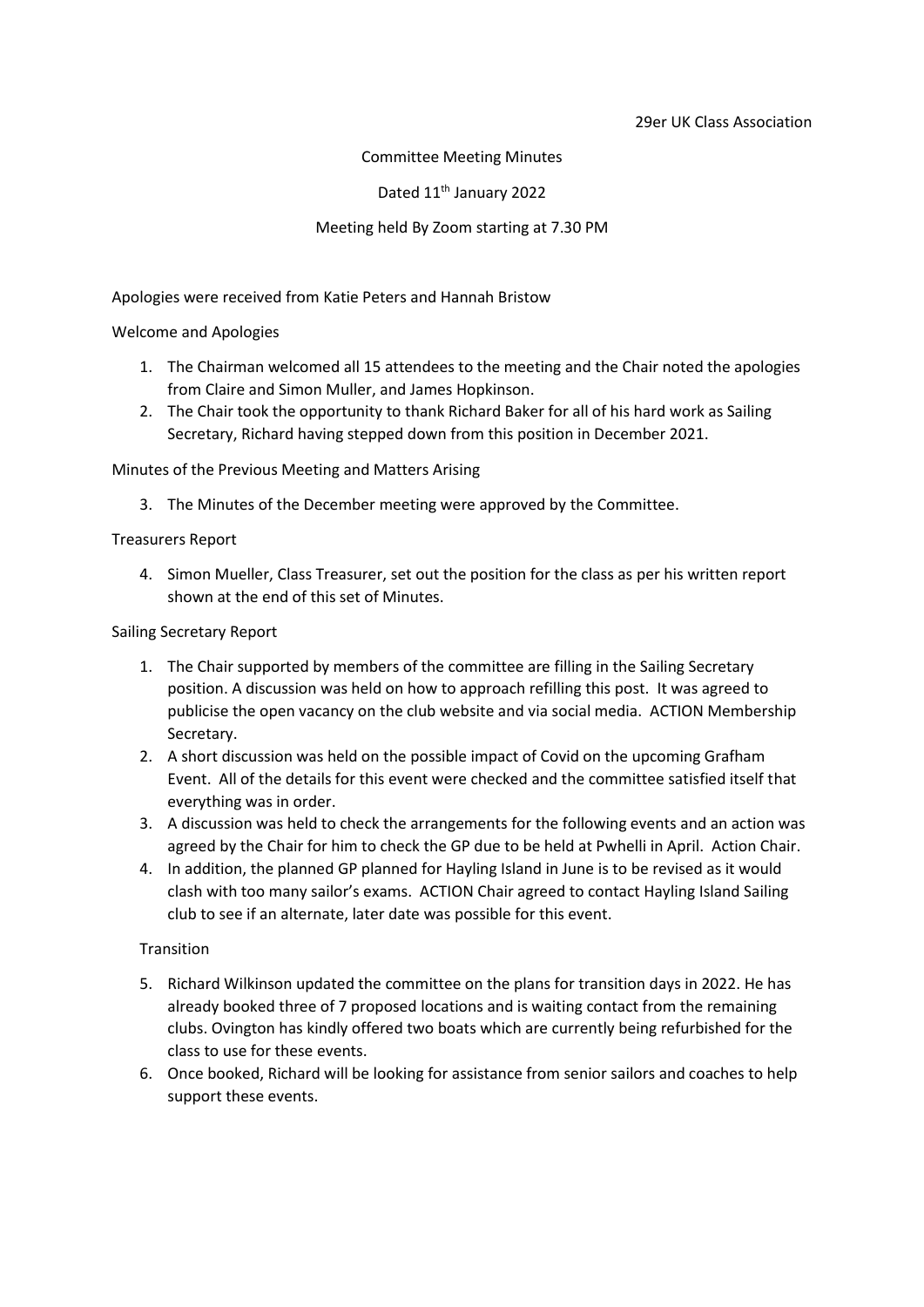## Class Coach & Training

- 7. The Class Coach, Alice Masterman confirmed that the invites for the Class development squad have been sent with the Class National Squad invite due to be sent on 12th January.
- 8. Alice confirmed that coaches and the necessary arrangements have been made for the next two coaching weekends.

## Sailor Representatives

9. The sailor representatives confirmed the decision regarding the planned Hayling Island GP commenting that exams aren't due to complete until around 28<sup>th</sup> June. They requested that this GP be moved to a slightly later date in early July.

## **Training**

10. Matt reported that both the upcoming training events were live on the website and that the March open training is currently being arranged.

## Measurer

- 11. Victor reported that the International Class association had put forwards two motions for each National Class Association to vote on. The discussion on these motions was as follows:
	- Oskar Flag and use of pumping. The committee debated this point and decided that the Sailor Reps should consult more widely and give their decision back to the Class Measurer.
	- Sculling and its use. The committee debated this point and decided that the Sailor Reps should consult more widely and give their decision back to the Class Measurer.
	- Scoring of qualifying and how those scores then are reflected at the start of the final parts of the regatta. The committee debated this point and decided that the Sailor Reps should consult more widely and give their decision back to the Class Measurer.

There being no other business the committee agreed the Date of the Next Meeting as 1st March 2022 at 7.30pm.